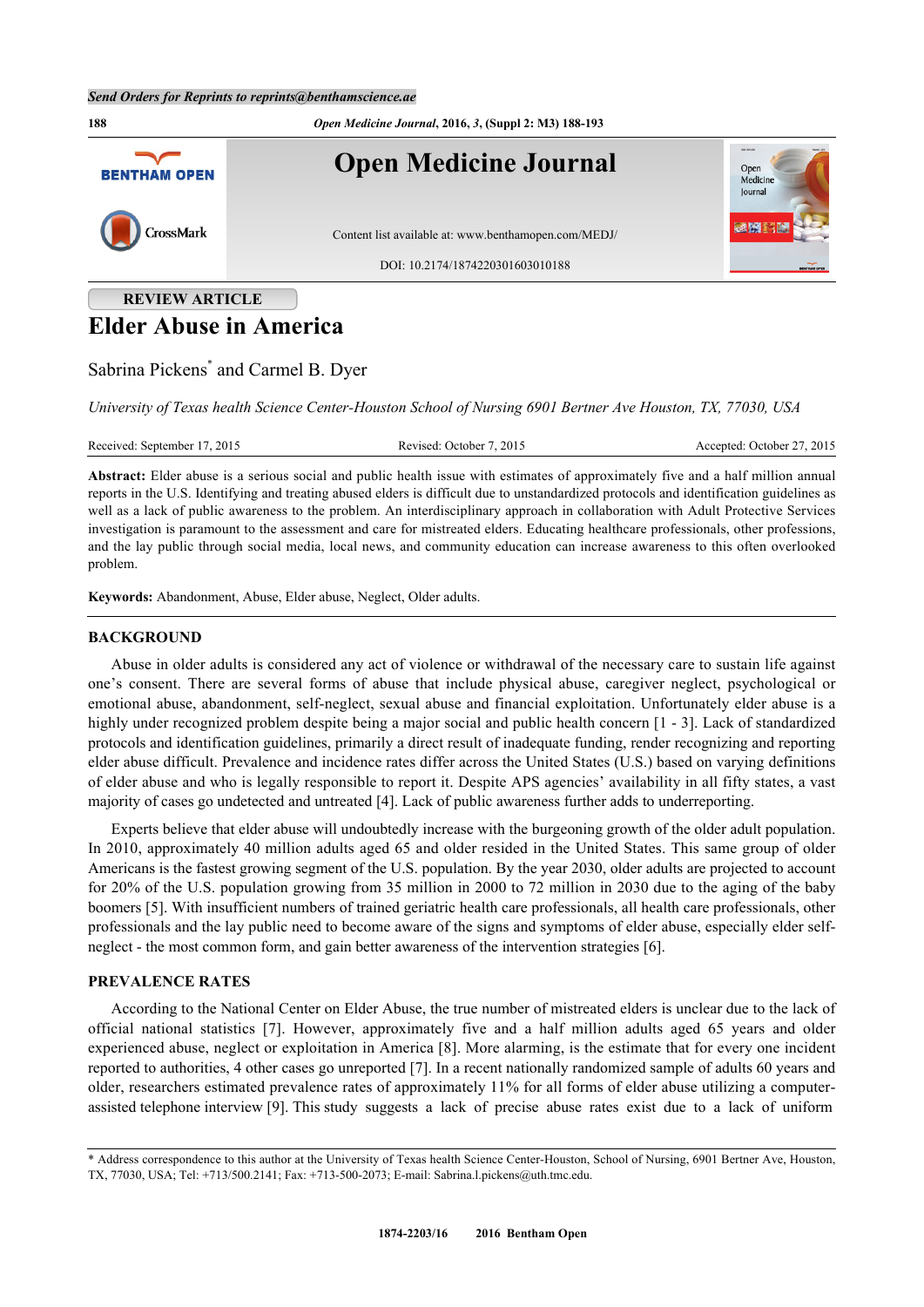reporting systems and a lack of comprehensive data collection across the U.S.

# **INCIDENCE RATES**

Similar to prevalence statistics, incidence rates vary across sources. For example, in 1996 the national incidence rate for elder abuse, excluding self-neglect, was approximately 450,000 in adults 60 years of age and older. In 1999, approximately 190,000 reports of elder abuse in the domestic setting occurred in 17 U.S. states. In a 2000 survey of domestic elder abuse, approximately 470,000 incidents occurred in 50 states partaking in the survey [\[10](#page-4-8)]. Another study found that 1 in every 10 older adults experienced some form of abuse with the exception of financial exploitation [[11\]](#page-4-9). These figures exclude elder abuse occurring in long term care facilities.

#### **CONSEQUENCES OF ELDER ABUSE**

States spent approximately 8.5 million dollars on victims of elder abuse, a 20% increase from 2000 due to the growing number of mistreatment reports [[12\]](#page-4-10). Unfortunately, older adults who suffer from abuse have at least two and half times the mortality rate than adults who have never been reported to APS [[13\]](#page-4-11). When excluding all other forms of abuse, individuals who self-neglect are five times more likely to die within one year of being reported to APS compared to individual's not experiencing abuse[[14\]](#page-4-12). Furthermore, many suspicious deaths related to elder abuse are often missed by medical examiners due to the lack of research and available evidence to determine if deaths are related to elder abuse or are a consequence of advanced age or disease [[15\]](#page-5-0).

Prior to their death, mistreated vulnerable adults may live in fear after suffering physical and/or psychological abuse. If these adults experience caregiver neglect, they may present to medical professionals with similar features of self-neglect such as multiple untreated medical conditions, excessive or lack of medications, cognitive impairment, dehydration, malnutrition, and financial exploitation.

# **TYPES OF ELDER ABUSE**

The National Center on Elder Abuse (NCEA) and Administration of Aging provides definitions for each type of abuse and is displayed in Table **[1](#page-1-0)** [[16](#page-5-1), [17](#page-5-2)]. Of all the types of abuse, self-neglect is the most common type of elder mistreatment reported to Adult Protective Services (APS), state agencies in charge of investigating adult abuse, neglect and exploitation in the U.S. According to the National Elder Abuse Incidence Study, approximately 18.3% of selfneglect in persons 60 years of age and older were reported in a sample of 20 counties in 15 American states [[7](#page-4-5)]. Even though self-neglect is the most common report received by APS in the U.S., true incidence and prevalence rates for selfneglect are unknown since only 37 states recognize self-neglect as a form of elder abuse [\[2](#page-4-13), [7](#page-4-5), [12](#page-4-10), [18](#page-5-3)].

| <b>Type of Elder Abuse</b>        | <b>Definition</b>                                                                                                 |
|-----------------------------------|-------------------------------------------------------------------------------------------------------------------|
| <b>Self-Neglect</b>               | The behavior of an elderly person that threatens his/her own health or safety which excludes situation in which a |
|                                   | competent older person, who understands the consequences of his/her decisions, makes a conscious and voluntary    |
|                                   | decision to engage in acts that threaten his/her health or safety as a matter of personal choice                  |
| <b>Physical Abuse</b>             | The use of physical force that may result in bodily injury, physical pain, or impairment                          |
| <b>Sexual Abuse</b>               | Non-consensual sexual contact of any kind with an elderly person. Sexual contact with any person incapable of     |
|                                   | giving consent is also considered sexual abuse                                                                    |
| <b>Emotional or Psychological</b> | The infliction of anguish, pain, or distress through verbal or nonverbal acts                                     |
| <b>Abuse</b>                      |                                                                                                                   |
| <b>Neglect</b>                    | Refusal or failure to fulfill any part of a person's obligations or duties to an elder                            |
| Abandonment                       | Desertion of an elderly person by an individual who has assumed responsibility for providing care for an elder,   |
|                                   | or by a person with physical custody of an elder                                                                  |
| <b>Financial Exploitation</b>     | Illegal or improper use of an elder's funds, property or assets $[16, 17]$                                        |

#### <span id="page-1-0"></span>**Table 1. Types of elder abuse.**

# **RISK FACTORS FOR ELDER ABUSE**

There are several risk factors associated with elder abuse and include increased physical dependency leading to more demand of the caregiver, inadequate social support, impaired caregivers, impaired cognition, substance abuse by either the victim or the caregiver, and untreated psychiatric disorders. Additional risk factors are being from a low socioeconomic status, age, race, functional impairments, living in isolation contributing to loneliness and low educational levels [\[19](#page-5-4)].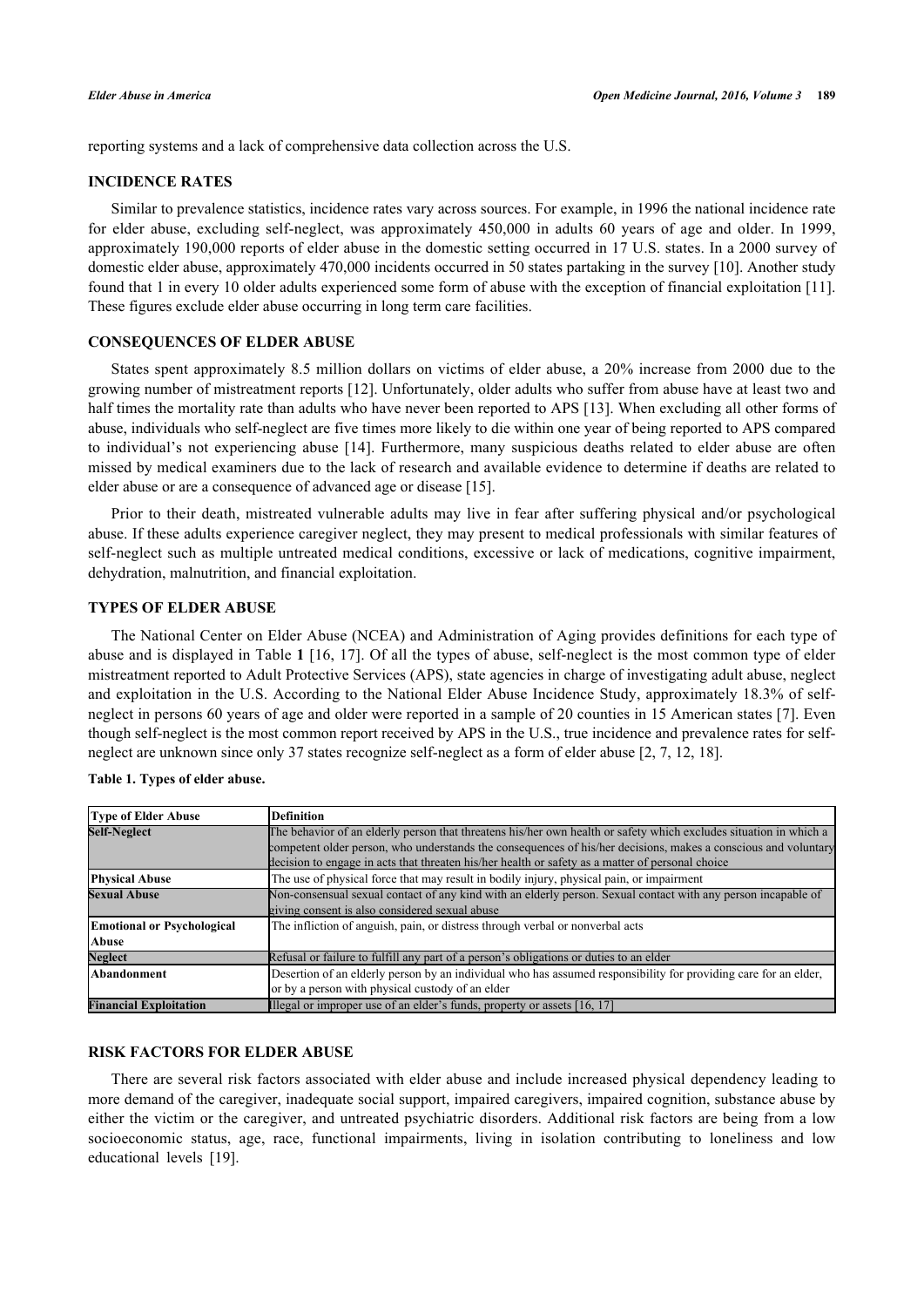# **SIGNS AND SYMPTOMS OF ELDER ABUSE**

The following signs and symptoms, if present, should direct further investigation into abuse. These criteria are provided by National Center on Elder Abuse and Administration on Aging:

- Dehydration, malnutrition, untreated or improperly attended medical conditions, and poor personal hygiene,
- Inappropriate and/or inadequate clothing, lack of the necessary medical aids (*e.g*., eyeglasses, hearing aids, dentures),
- Suspicious patterns of bruises, fractures, abrasions, and burn marks,
- Sudden and unexplained withdrawal from normal activities,
- Bruises near/around genitalia, new onset of vaginal and/or rectal bleeding,
- Sudden change in cognition,
- Sudden changes in finances such that the elder can no longer pay bills, purchase groceries or medications,
- Verbal assault such as threats,
- Strain in the elder's relationship with the caregiver.

In the home setting, the following signs and symptoms warrant further investigation in addition to the above criteria:

- Hazardous or unsafe living conditions/arrangements (*e.g.*, improper wiring, no indoor plumbing, no heat, no running water, lack of utilities),
- Unsanitary or unclean living quarters (*e.g.*, animal/insect infestation, no functioning toilet, fecal/urine smell), and
- Grossly inadequate housing or homelessness [\[16](#page-5-1), [17](#page-5-2)].

# **ELDER ABUSE ASSESSMENT**

A comprehensive geriatric assessment (CGA) is often used to assess cognitive, functional and social domains and is considered the cornerstone of geriatric medicine [\[20](#page-5-5)]. A battery of tests may be necessary to determine whether or not the individual has the capacity for self-care and protection. A commonly used battery of tests in addition to elicited information include the following: past medical history, social history, a thorough review of all prescription and over the counter medications, Confusion Assessment Method (screen for delirium), Mini-Mental Status Examination (screen for global cognition), Geriatric Depression Scale, CLOX Drawing Test (screen for executive impairment), Kohlman Evaluation of Living Skills (assess both basic and instrumental activities of daily living) and a detailed head to toe physical examination [[21](#page-5-6) - [25\]](#page-5-7). If caregiver neglect is suspected, the victim should be interviewed alone. A separate interview with the caregiver should follow for comparison of 'stories'. Detailed descriptions of suspicious wounds should be thoroughly documented. In cases of suspected sexual assault, using direct, closed-ended questions or use of a sexual assault forensic evaluator can assist the investigation especially if the victim has dementia, limited verbal skills, and a history of child sexual abuse and/or adult sexual assault. Collection of specimens to test for sexually transmitted diseases and DNA is warranted [[26](#page-5-8)]. It's of utmost importance to use direct quotes as much as possible especially if a criminal investigation ensues. Depending on the setting, photography should be used to document injury. Elderly females should be screened for both elder abuse and domestic violence since it's not determined whether elder abuse is a new case or abuse that has continued into advanced age [[27](#page-5-9)]. In cases of financial exploitation, a detailed review of bank statements and other financial investments is useful. Involving representatives from financial institutions can assist with the investigation. Caseworker with APS have the authority to request these documents. After the CGA is completed a home safety evaluation is often warranted if the assessment occurs in the victim's home. A useful tool to aid in the environmental assessment is the Environmental Cleanliness and Clutter Scale [\[28\]](#page-5-10). The environmental assessment includes entering each room of the home, inspecting the pantries and refrigerator, and determining whether or not utilities are working. The clinician often times discovers clutter, lack of electricity and/or water, and inadequate plumbing. The refrigerator may have rotten food or scarce nutritional items.

# **INTERVENTION STRATEGIES**

#### **Adult Protective Services**

Adult Protective Services are state agencies whose aim is to protect vulnerable adults from abuse, neglect and exploitation. These agencies were formed based on Title XX of the Social Security Act in the mid-1970s. By the early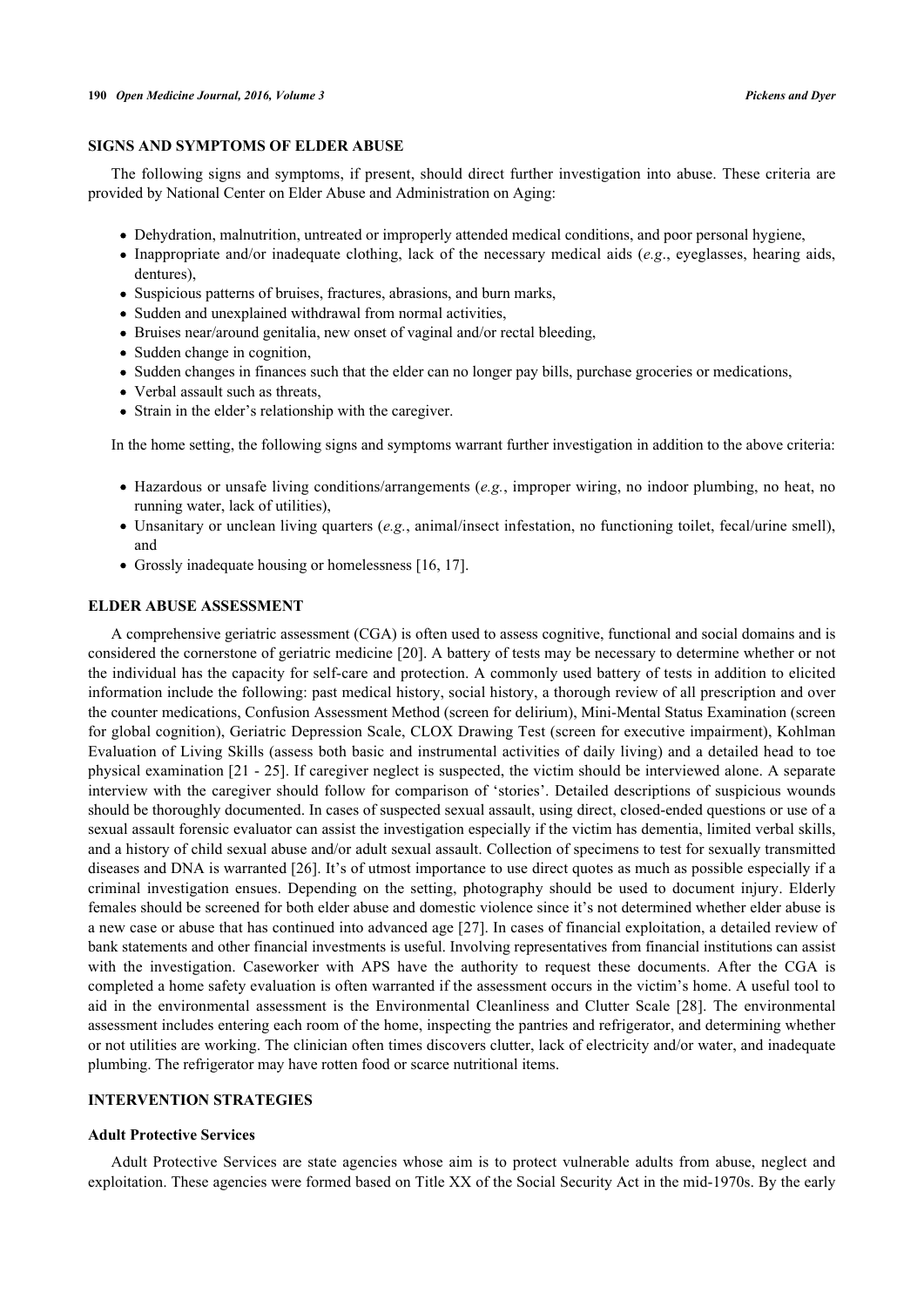1980s, every state had an agency in operation. This agency's mission, in Texas, is to protect vulnerable adults including those with disabilities from abuse, neglect, and exploitation. To prevent and halt further harm in victims of abuse, APS investigates the allegations. In addition, APS can provide or arrange for services to assist the victim [\[29\]](#page-5-11). Other U.S. states have a similar mission statement. If abuse is suspected, individuals can report the case to APS anonymously. Table **[2](#page-3-0)** provides a list of services provided by APS caseworkers [\[30](#page-5-12)].

#### <span id="page-3-0"></span>**Table 2. Services provided by caseworkers for adult protective services.**

• Receive reports for abuse, neglect and exploitation in vulnerable adults 18 years of age and older

• Schedules a face to face visit within 24 to 72 hours depending on the allegation and whether or not the vulnerable adult is in imminent danger

• Investigates and substantiates the reason for the referral (*i.e*. caregiver neglect, self-neglect, physical or psychological abuse)

• Arranges for community services on a case by case basis which includes:

- 1. Transportation
- 2. Assistive devices
- 3. Home clean-up and repair
- 4. Meals on Wheels, food stamps or other food services
- 5. Purchases necessary medications on a short-term basis
- 6. Reinstates electricity, heat, and/or water
- 7. Emergency housing (*i.e*. if the victim is to be evicted or is in danger)
- 8. Arranges for a medical and/or mental evaluation
- Apply for emergency removals
- Apply for temporary guardianship in emergent cases
- Testify in both criminal and civil court hearings [[29\]](#page-5-11).

#### *Safety Issues*

If the mistreated adult is in immediate danger, in the state of Texas, nurse practitioners, nurses, physicians and social workers, and on weekends APS workers can request an emergency protective order for removal to a safer environment such as a hospital, personal care home or nursing home until a complete plan of care is developed and implemented. If the elder has weapons in his/her home or poses a threat to self or others police officers trained in crisis intervention can aid in the investigation.

## *The Need for an Interdisciplinary Approach*

Due to the complexity of elder abuse cases and the lack of empirically tested medical interventions, an interdisciplinary approach is warranted [[8\]](#page-4-6). Members from medicine, nursing, social work, APS, law enforcement, forensic specialists and case managers should participate in frequent interdisciplinary team (IDT) meetings to discuss and implement both short and long-term plans of care keeping the least restrictive alternative philosophy as the core of decision making [[31\]](#page-5-13). Essentially, it's determined whether or not victims lack the capacity for self-care and protection in their current state of living. The IDT determination of capacity directs the plan of care which can result in guardianship or relocation to a safer environment. Law enforcement and forensic specialists can aid in criminal investigations.

## **CLINICAL CONSIDERATIONS AND OUTCOMES**

The consequences for elder abuse, in general, are often manifested as behavioral problems. These include depressed mood, suicidal ideation, anxiety, worsening cognition, physical lethargy and poor sleep hygiene. Clinical outcomes for mistreated elders are greater use of emergency departments, greater hospitalization rates, relocation to long-term care for safety purposes and higher mortality rates compared to elders not experiencing abuse [[32\]](#page-5-14). The problem with selfneglecters is they often unknowingly mistreat themselves. The deplorable conditions in which these individuals reside lead to severe health consequences and also death [\[3](#page-4-1)]. Clinical outcomes for these vulnerable self-neglecters are similar to other forms of elder mistreatment and include initiating and maintaining ongoing medical care, relocation to longterm care, environmental reform to ensure safety and assigning a guardian in select cases.

#### **COMMUNITY AWARENESS**

In an effort to prevent future abuse among vulnerable adults, it is imperative to raise community awareness to this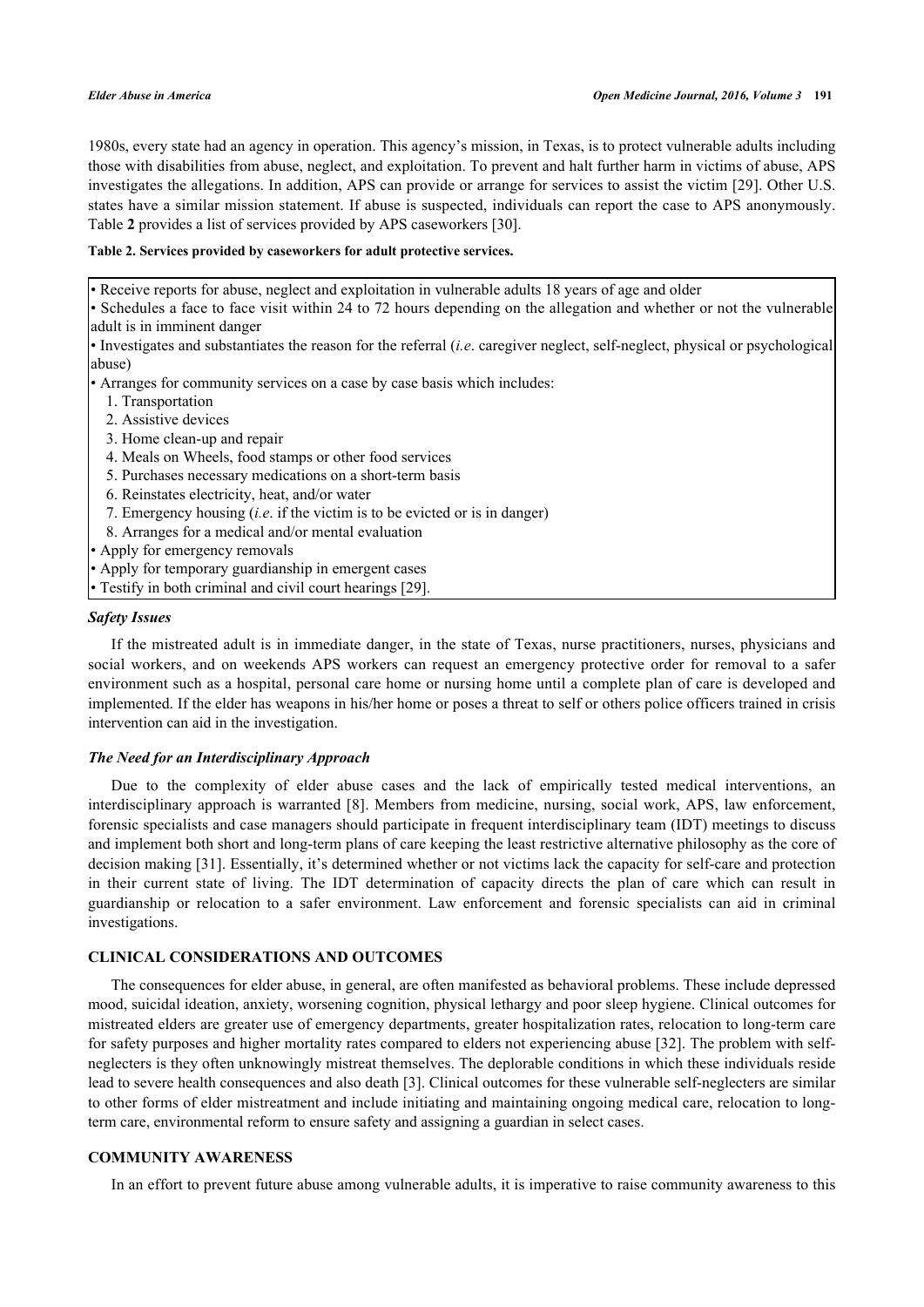major public health concern. Using various social media networks is an ideal platform to reach a larger audience on a national level. Local news media and community presentations at various locations such as churches, wellness centers, senior day centers, and college campuses can raise local awareness on identification and reporting mechanisms to this growing, national epidemic. Finally, educating healthcare workers without geriatric training, as well as postal workers, paramedics, firefighters, pastors, and meals on wheels deliverers can also improve elder abuse awareness [[6\]](#page-4-4).

#### **CONCLUSION**

The consequence of elder abuse is too often death when the abuse is discovered very late (if at all) when medical interventions are of no avail. The high death rate among vulnerable adults suffering from abuse is likely the consequence of isolation and chronic, untreated or undiagnosed medical conditions. The lack of available screening tools to measure all forms of elder abuse dictates that health care professionals must use clinical skill to identify abuse early and immediately implement plans of care, both short and long-term, to protect these vulnerable elders from further deterioration. Additionally, educating other professions and lay persons on the identification of elder abuse can improve early detection. Once identified, an interdisciplinary approach is a successful intervention that can improve care and possible survival rates in vulnerable adults suffering from abuse, neglect and/or financial exploitation.

# **CONFLICT OF INTEREST**

The authors confirm that this article content has no conflict of interest.

## **ACKNOWLEDGEMENTS**

Declared none.

# **REFERENCES**

<span id="page-4-0"></span>[1] Jogerst GJ, Daly JM, Brinig MF, Dawson JD, Schmuch GA, Ingram JG. Domestic elder abuse and the law. Am J Public Health 2003; 93(12): 2131-6.

[\[http://dx.doi.org/10.2105/AJPH.93.12.2131\]](http://dx.doi.org/10.2105/AJPH.93.12.2131) [PMID: [14652346](http://www.ncbi.nlm.nih.gov/pubmed/14652346)]

- <span id="page-4-13"></span>[2] Dyer CB, Goodwin JS, Pickens-Pace S, Burnett J, Kelly PA. Self-neglect among the elderly: a model based on more than 500 patients seen by a geriatric medicine team. Am J Public Health 2007; 97(9): 1671-6. [\[http://dx.doi.org/10.2105/AJPH.2006.097113\]](http://dx.doi.org/10.2105/AJPH.2006.097113) [PMID: [17666694](http://www.ncbi.nlm.nih.gov/pubmed/17666694)]
- <span id="page-4-1"></span>[3] Dyer CB, Pickens S, Burnett J. Vulnerable elders: when it is no longer safe to live alone. JAMA 2007; 298(12): 1448-50. [\[http://dx.doi.org/10.1001/jama.298.12.1448](http://dx.doi.org/10.1001/jama.298.12.1448)] [PMID: [17895463\]](http://www.ncbi.nlm.nih.gov/pubmed/17895463)
- <span id="page-4-2"></span>[4] Nation Center on Elder Abuse. Statistics/Data. 2015. Available from: <http://www.ncea.aoa.gov/Library/Data/index.aspx>
- <span id="page-4-3"></span>[5] Older Americans: Key Indicators of well-being 2012. Available from: [http://www.agingstats.gov/aginstatsdotnet/main\\_site/default.aspx](http://www.agingstats.gov/aginstatsdotnet/main_site/default.aspx)
- <span id="page-4-4"></span>[6] Boltz M, Buckwalter K, Cortes T, Evans L, Fulmer T. Elder justice: Preventing and intervening in elder mistreatment. Elder Justice Policy Brief, version 3.5.2105. Available from: [https://hign.org/sites/hartford/files/policy/hot-topics/elder-justice-series/HIGNpolicybrief\\_](https://hign.org/sites/hartford/files/policy/hot-topics/elder-justice-series/HIGNpolicybrief_ElderJustice_05_31_15.pdf) [ElderJustice\\_05\\_31\\_15.pdf](https://hign.org/sites/hartford/files/policy/hot-topics/elder-justice-series/HIGNpolicybrief_ElderJustice_05_31_15.pdf).
- <span id="page-4-5"></span>[7] National elder abuse incidence study 2015. Available from: [http://www.aoa.gov/eldfam/Elder\\_Rights/Elder\\_Abuse/AbuseReport\\_Full.pdf.](http://www.aoa.gov/eldfam/Elder_Rights/Elder_Abuse/AbuseReport_Full.pdf.)
- <span id="page-4-6"></span>[8] Pillemer K, Connolly MT, Breckman R, Spreng N, Lachs MS. Elder mistreatment: priorities for consideration by the white house conference on aging. Gerontologist 2015; 55(2): 320-7. [\[http://dx.doi.org/10.1093/geront/gnu180](http://dx.doi.org/10.1093/geront/gnu180)] [PMID: [26035609](http://www.ncbi.nlm.nih.gov/pubmed/26035609)]
- <span id="page-4-7"></span>[9] Acierno R, Hernandez MA, Amstadter AB, *et al.* Prevalence and correlates of emotional, physical, sexual, and financial abuse and potential neglect in the United States: the National Elder Mistreatment Study. Am J Public Health 2010; 100(2): 292-7. [\[http://dx.doi.org/10.2105/AJPH.2009.163089\]](http://dx.doi.org/10.2105/AJPH.2009.163089) [PMID: [20019303](http://www.ncbi.nlm.nih.gov/pubmed/20019303)]
- <span id="page-4-8"></span>[10] Elder abuse prevalence and incidence 2015. Available from: [http://www.ncea.aos.gov/ncearoot/Main-Site](http://www.ncea.aos.gov/ncearoot/Main-Site/pdf/publication/FinalStatistics050331.pdf) [/pdf/publication/FinalStatistics050331.pdf.](http://www.ncea.aos.gov/ncearoot/Main-Site/pdf/publication/FinalStatistics050331.pdf)
- <span id="page-4-9"></span>[11] Teaster PB, Dugar T, Mendiondo M, Abner EL, Cecil KA, Otto JM. The 2004 survey of adult protective services: Abuse of adults 60 years of age and older. District of Columbia: National Center on Elder Abuse 2004.
- <span id="page-4-10"></span>[12] Administration on Aging. The 2004 Survey of State Adult Protective Services: Abuse of Adults 60 Years of Age and Older 2004. Available from: [http://www.aoa.gov/NCEAroot/Main\\_Site/pdf/2-14-06%20FINAL%2060+REPORT.pdf.](http://www.aoa.gov/NCEAroot/Main_Site/pdf/2-14-06%20FINAL%2060+REPORT.pdf)
- <span id="page-4-11"></span>[13] Lachs MS, Williams CS, O'Brien S, Pillemer KA, Charlson ME. The mortality of elder mistreatment. JAMA 1998; 280(5): 428-32. [\[http://dx.doi.org/10.1001/jama.280.5.428](http://dx.doi.org/10.1001/jama.280.5.428)] [PMID: [9701077\]](http://www.ncbi.nlm.nih.gov/pubmed/9701077)
- <span id="page-4-12"></span>[14] Dong X, Simon M, Mendes de Leon C, *et al.* Elder self-neglect and abuse and mortality risk in a community-dwelling population. JAMA 2009; 302(5): 517-26. [\[http://dx.doi.org/10.1001/jama.2009.1109](http://dx.doi.org/10.1001/jama.2009.1109)] [PMID: [19654386\]](http://www.ncbi.nlm.nih.gov/pubmed/19654386)